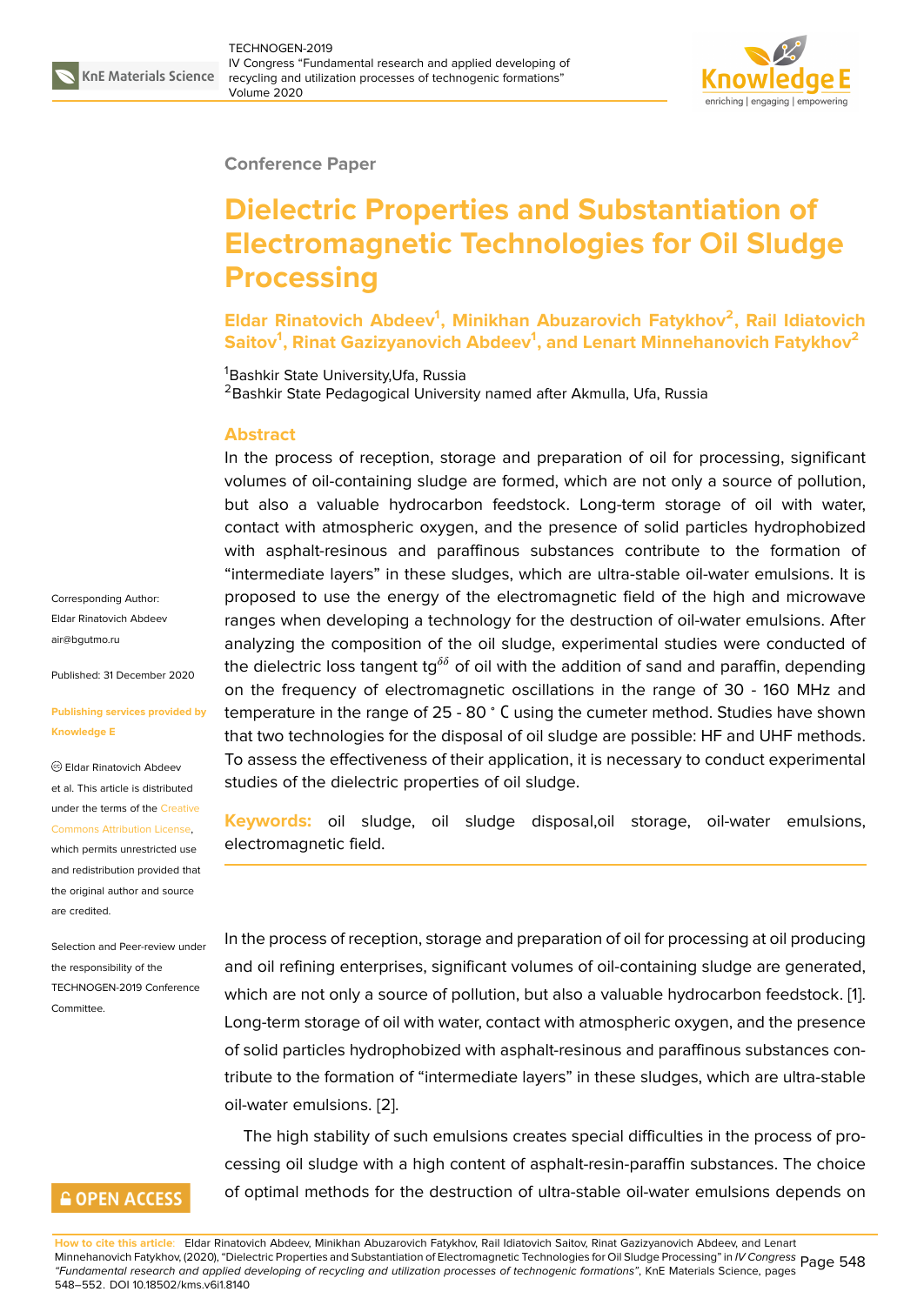**KnE Materials Science**



many factors, in particular, on the composition and properties of the produced products. By influencing these factors and the nature of the relationship between paraffins, resins and asphaltenes, it is possible to control the structure formation of asphalt-resin-paraffin substances in the produced fluid, and consequently, the disposal of oil sludge.In recent years, the use of high-frequency (HF) and ultra-high-frequency (UHF) electromagnetic fields has become very promising. The choice of the above ranges is justified by the fact that for a water-oil emulsion, the dielectric parameters that determine the interaction of the field with the medium have two dispersion regions in the HF and UHF regions. The dispersion in the HF region is due to the polarization of the polar oil components (asphaltenes, resins), and the UHF region due to the polarization of water molecules. This fact makes it possible to use the energy of the electromagnetic field of the HF and UHF ranges when developing the technology for the destruction of water-oil emulsions.

The presence of the first maximum in the frequency change of the dielectric loss tangent characterizes the absorption of electromagnetic field energy by the medium and allows predicting the resonant interaction of objects with an HF electromagnetic field., i.e. when the frequency of the electromagnetic field is equal to the frequency at which the dielectric loss tangent has a maximum, the field energy is most intensively absorbed by the polar components of the medium, forming armor shells on the surface of water drops. Therefore, there arise intensive thermodynamic and hydrodynamic effects and molecular bond strength between the dipole molecules shell will decrease.This in turn will weaken the strength of the entire shell, which will lead to the destruction of the oil-water emulsion.

The presence of the second maximum in the frequency change of the dielectric loss tangent allows predicting the resonant interaction of the emulsion with a UHF electromagnetic field. In this case, the main energy is absorbed by the aqueous phase concentrated in globules coated with an armor shell. As a result, volumetric heat sources arise in the water globules, due to which they are intensely heated, leading to the destruction of the armor shell.

Thus, the interaction of oil sludge material with an electromagnetic field is determined by the nature of the dependence of its dielectric properties on frequency, temperature and pressure. These dependencies can only be determined experimentally.

Oil sludge is not a simple mixture of asphaltenes, resins and paraffins, but is a complex structured system with a distinct core of asphaltenes and a sorption-solvation layer of oil resins. Asphalt-resinous substances are heterocyclic compounds of a complex hybrid state, which include nitrogen, sulfur, oxygen and metals.

In the process of cleaning wells and pipelines from asphalt-resin-paraffin deposits, oil sludges are formed by standard methods that are hazardous to the environment.Table 1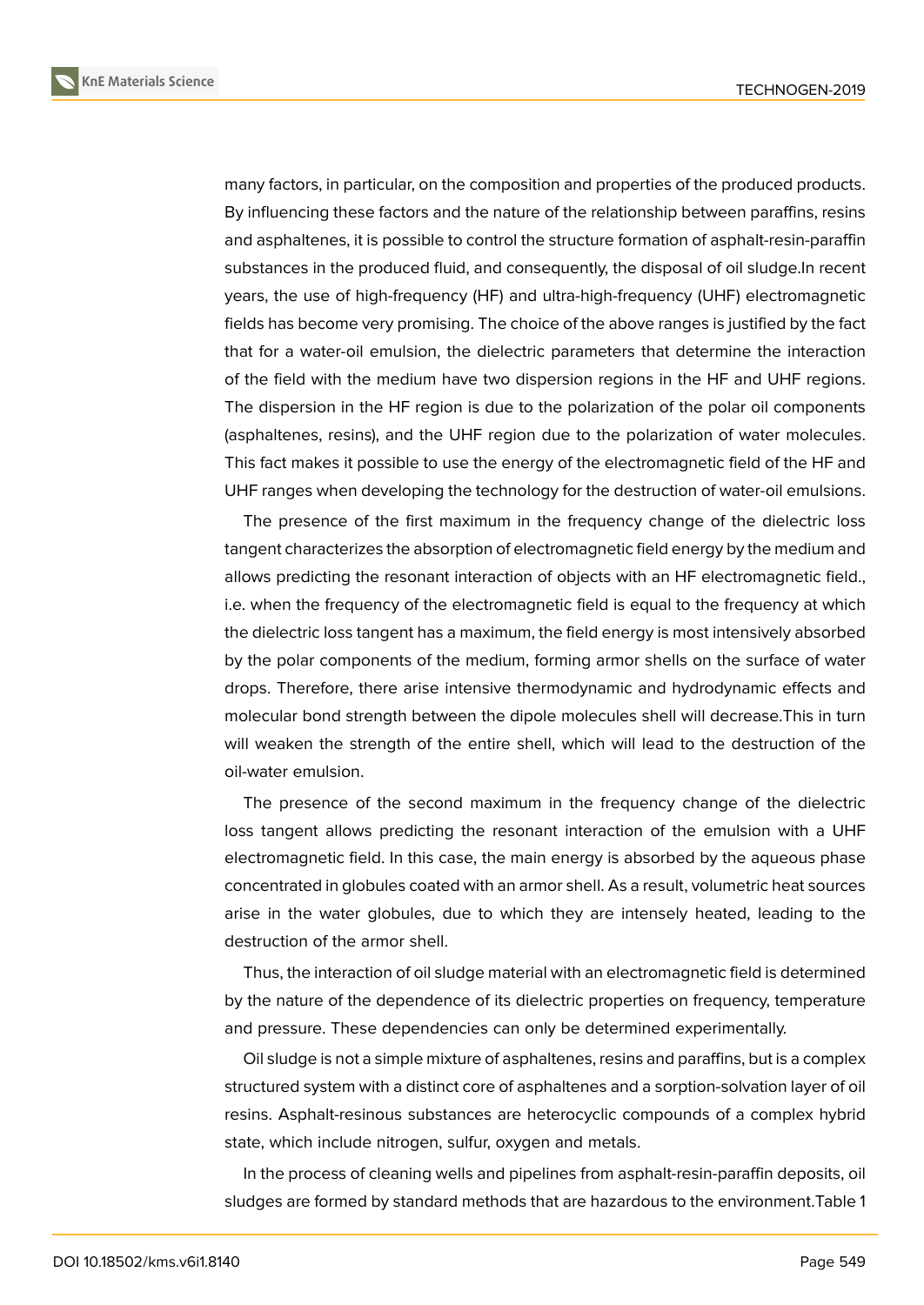presents the properties of the investigated samples of oil sludge, selected under these conditions. As can be seen from table 1, oil sludge also contains mechanical impurities, in particular sand.

| <b>Parameters</b>          | Object                                                  |                                               |
|----------------------------|---------------------------------------------------------|-----------------------------------------------|
|                            | East - Pass field,<br>Kogalymneftegaz, oil<br>sludgeA23 | Oil sludgeSuzun-Vankor<br>interfield pipeline |
| Asphaltenes, %             | $\overline{4}$                                          |                                               |
| Resins, %                  | 9                                                       | 12                                            |
| Paraffins, %               | 27                                                      | 41                                            |
| Mechanical impurities, %   | 1,4                                                     | 5                                             |
| Oil residue with water, %  | 58,6                                                    | 41                                            |
| ASPO melting point, °C     | 53, 6                                                   | 61                                            |
| Paraffin Melting Point, °C | 54                                                      | 63                                            |

TABLE 1: Properties of oil sludge samples.

The analysis shows that the dielcometric method, based on the peculiarities of the interaction of an HF EMF of low power with inhomogeneous media, is an informative method for determining the conditions for the effective action of powerful highfrequency and ultra-high-frequency electromagnetic fields on oil sludge.To this end, experimental studies were conducted of the dielectric loss tangent tg<sup> $\delta\delta$ </sup> of oil with the addition of sand and paraffin, depending on the frequency of electromagnetic oscillations in the range of 30 - 160 MHz and temperature in the range of 25 - 80 <sup>∘</sup> С using the cumeter method (Figures 1 - 3).

The dependence of tg<sup> $\delta\delta$ </sup> of the studied media on the frequency of electromagnetic oscillations obeys the laws characteristic of polar liquids. Since the same mass was maintained in the measuring cell, for oil with sand tg<sup> $\delta$ </sup> depends on the amount of sand - the larger the mass of sand, the less tg<sup> $\delta\delta$ </sup> of the mixture.

Approximating the data presented in Figure 3, we can set the crystallization temperature of paraffin from the extremum value tg $^\delta.$  For example, for oil with the addition of paraffin, it equals  $53 \pm 1^\circ$  C, oil sludge Yak 3-7 -  $58 \pm 1^\circ$  C, oil sludge Ach3 -  $56 \pm 1^\circ$  C. Moreover, with increasing temperature, the me[di](#page-4-2)um tg $^\delta$  increases. These experimental data show the need for heating oil sludge to temperatures of 60 <sup>∘</sup> C and to evaluate the values of the tangent of the dielectric loss angle of oil sludge.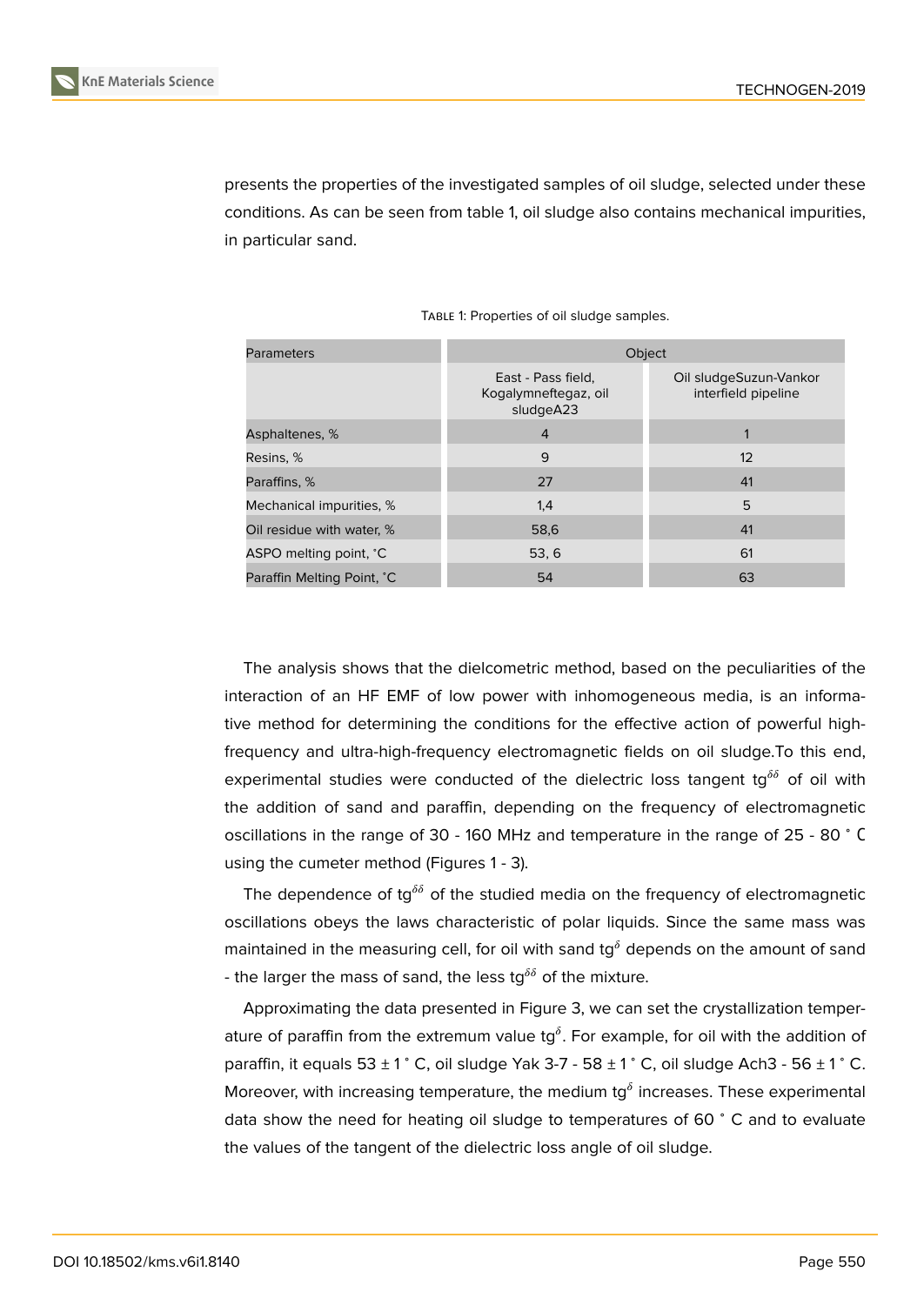



**Figure** 1: The dependence of the tangent of the dielectric angle losses of oil and sand mixtures



Figure 2: The dependence of the tangent of the dielectric loss angle of oil and oil sludge samples from the frequency of electromagnetic oscillations

# **1. Conclusion**

Thus, two technologies for the disposal of oil sludge are possible: HF and UHF methods. To assess the effectiveness of their application, it is necessary to conduct experimental studies of the dielectric properties of oil sludge.

*This work was supported by the RFBR grant No. 18-29-24178*